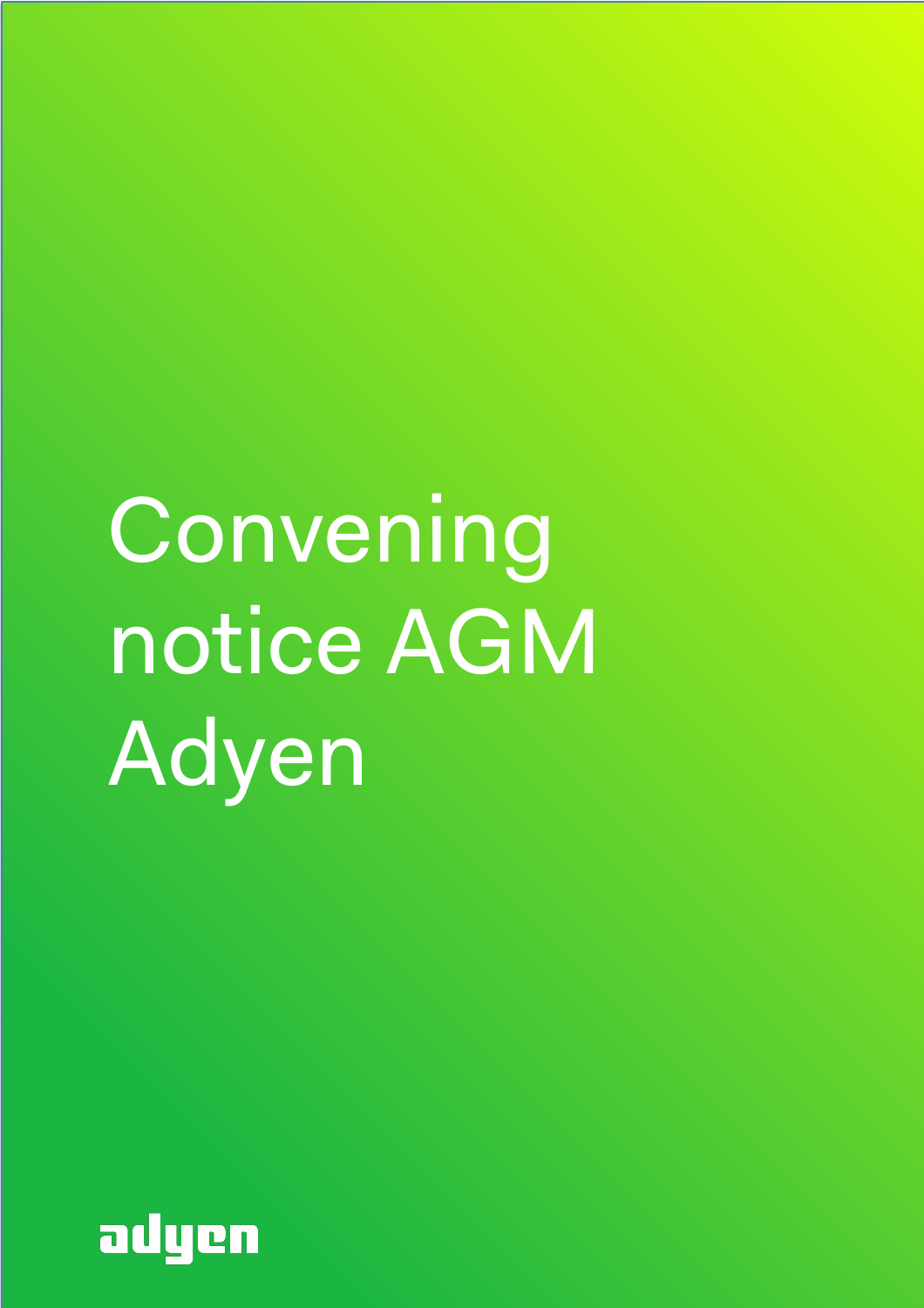# Convening notice

Adyen N.V. (the "Company") is pleased to invite its shareholders for the Annual General Meeting ("General Meeting") to be held at Hotel Jakarta, Javakade 766, (1019 SH) Amsterdam on 21 May 2019 at 09.30 hours CEST.

# **Agenda and explanatory notes**

- 1. Opening and announcements
- 2. Annual report; Management Board remuneration; adoption of the annual accounts; dividend policy; determination of dividend

## **a) Annual report**

Discussion of the Management Board's report and the Supervisory Board's report for the past financial year. The Management Board will give a presentation on the performance of the Company in 2018. Furthermore, the Supervisory Board's report and Accountant Statements will be discussed.

## **b) Management Board remuneration**

Discussion of the Management Board's remuneration for the past financial year. Please refer to the remuneration report included in the annual report for the financial year 2018 on page 56.

## **c) Adoption of the annual accounts (***voting item***)**

It is proposed to adopt the annual accounts for the financial year 2018 as drawn up by the Management Board and signed by the Management Board and the Supervisory Board. PricewaterhouseCoopers N.V. (PWC) has audited the annual accounts and has issued an unqualified auditor's report.

## **d) Dividend policy and reservation of profits**

Discussion of the policy on dividend, reservations and distributions. Please refer to the dividend policy published on the Company's website, as further referred to on page 85 of the annual report for the financial year 2018. In accordance with the Articles of Association of the Company, the Management Board, with the approval of the Supervisory Board, decided to allocate the profits for the financial year 2018 to the reserves of the Company.

# 3. Discharge of Management Board members (*voting item*)

It is proposed to discharge the members of the Management Board from liability in respect of the performance of their management duties to the extent that such performance is apparent from the annual accounts for the financial year 2018 or has been otherwise disclosed to the General Meeting before the resolution is adopted.

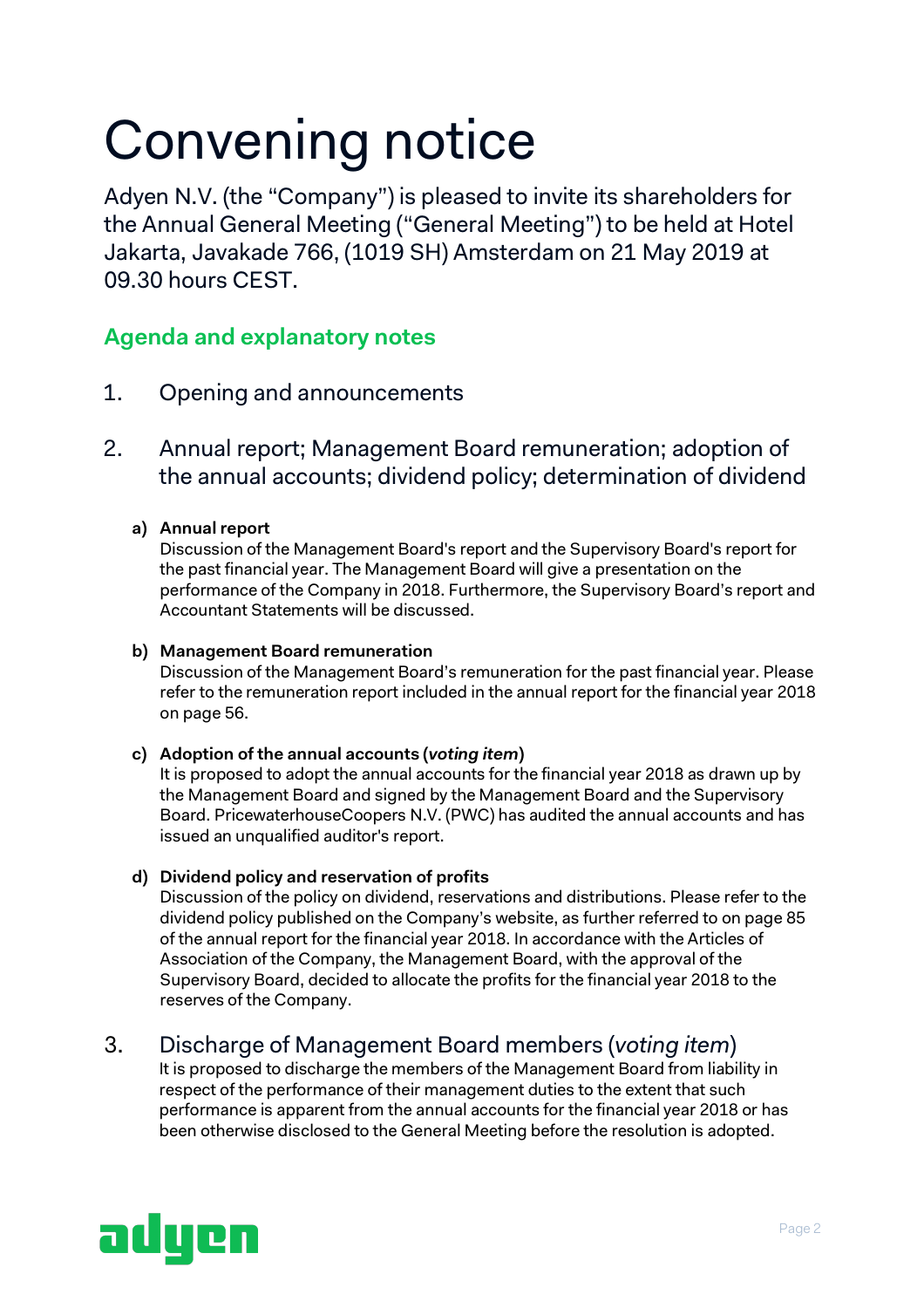# 4. Discharge of Supervisory Board members (*voting item*)

It is proposed to discharge the members of the Supervisory Board from liability in respect of the performance of their supervisory duties to the extent that such performance is apparent from the annual accounts for the financial year 2018 or has been otherwise disclosed to the General Meeting before the resolution is adopted.

# 5. Proposal appointment Pamela Ann Joseph as member of the Supervisory Board (*voting item*)

In accordance with the Articles of Association of the Company, the Supervisory Board proposes to appoint Pamela Ann Joseph as member of the Supervisory Board with effect from the date of this General Meeting for the period of four years.

Pamela Ann Joseph (age: 60) is a US citizen. Pamela has 30 years domestic and international payments experience. She started her career in the payments industry with Wells Fargo Bank. Following her tenure with Wells Fargo Bank, she joined VISA International as Director over new market development. She subsequently served Elavon as President and COO from 1994 to 2001. In 2001, she joined U.S. Bankcorp Payments Services where she acted as Vice-Chairman until 2015. She currently holds a non-executive position at Clearent, Paychex, Transunion and Spelman College.

The Supervisory Board proposes to appoint Pamela Ann Joseph as a Supervisory Board member of the Company in view of her knowledge and experience in the payments industry, combined with a good understanding and knowledge of the US market in particular.

The proposed appointment takes the Supervisory Board Profile and Equal Opportunity Policy into account. Pamela is independent, as defined in the Corporate Governance Code. The Dutch Central Bank (*De Nederlandsche Bank*) has approved the proposed appointment of Pamela as a member of the Supervisory Board of Adyen.

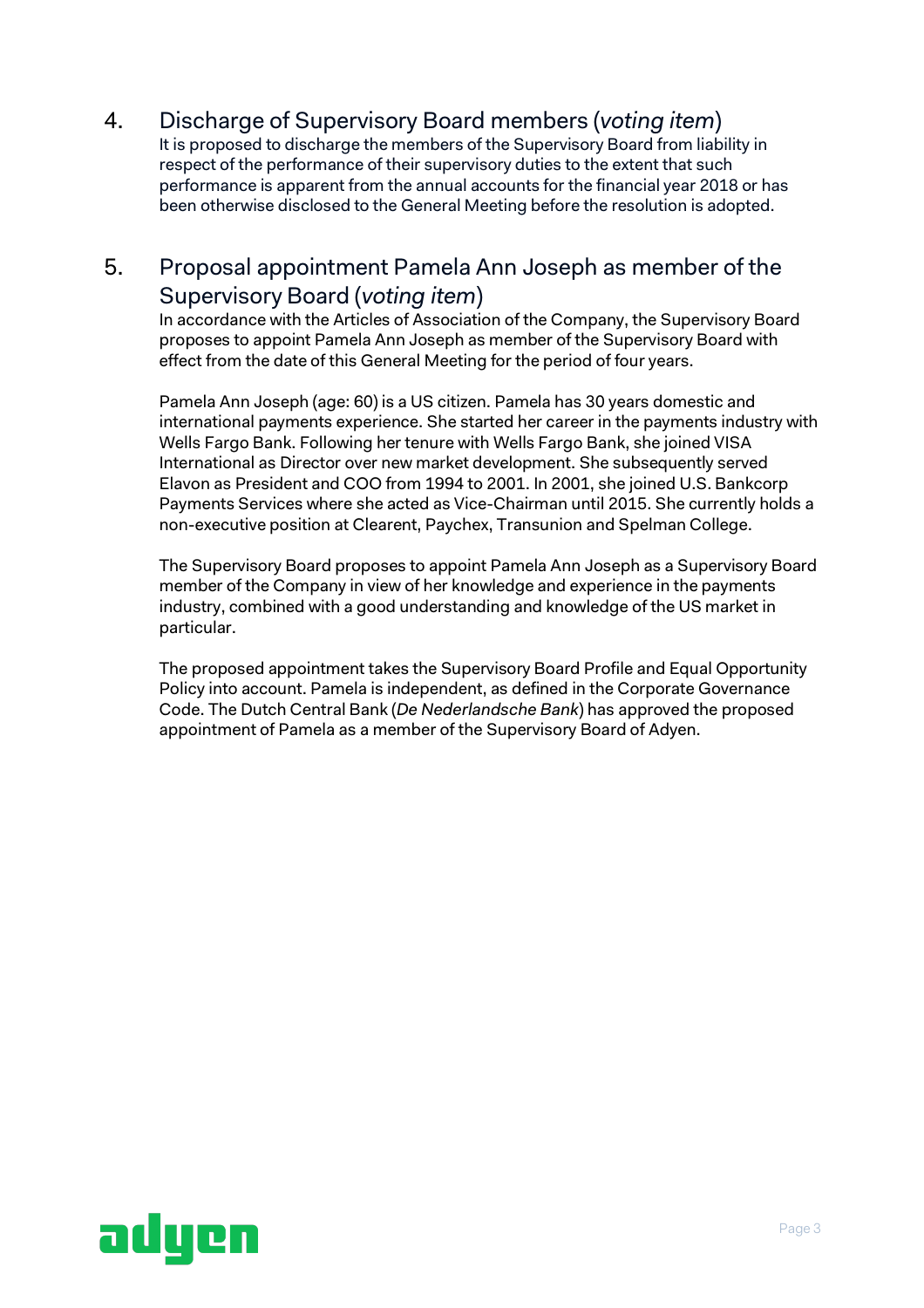# 6. Authority to issue shares and restrict or exclude pre-emptive rights

## **a) Authority to issue shares (***voting item***)**

It is proposed to renew the authority of the Management Board, subject to the Supervisory Board's approval, to issue ordinary shares or to grant rights to subscribe for ordinary shares for a period of 18 months from the date of this General Meeting up to 10% of the total number of shares issued at the time of the General Meeting for any purposes.

## **b) Authority to restrict or exclude pre-emptive rights (***voting item***)**

It is proposed to renew the authority of the Management Board, subject to the Supervisory Board's approval, to restrict or exclude applicable pre-emptive rights when issuing ordinary shares or granting rights to subscribe for ordinary shares as set out in item 6(a) above for a period of 18 months from the date of this General Meeting.

Once these authorizations are approved, these replace the current authorizations. Once approved, the authorizations cannot be revoked.

# 7. Authority to acquire own shares (*voting item*)

It is proposed to renew the authority of the Management Board to acquire shares in the capital of the Company, either through purchase on a stock exchange or otherwise. The authority will apply for a period of 18 months from the date of this General Meeting, under the following conditions:

- **I.** up to 10% of the total number of shares issued at the time of the General Meeting;
- **II.** provided that the Company will not hold more shares in stock than 10% of the issued share capital; and
- **III.** at a price (excluding expenses) not less than the nominal value of the shares and not higher than the opening price on Euronext Amsterdam on the day of repurchase plus 10%.

Once these authorizations are approved, these replace the current authorizations. Once approved, the authorizations cannot be revoked.

## 8. Auditor (*voting item*)

In accordance with the recommendations of the Audit Committee, the Supervisory Board proposes to reappoint PWC as external auditor of the Company for the current financial year.

## 9. Any other business and closing

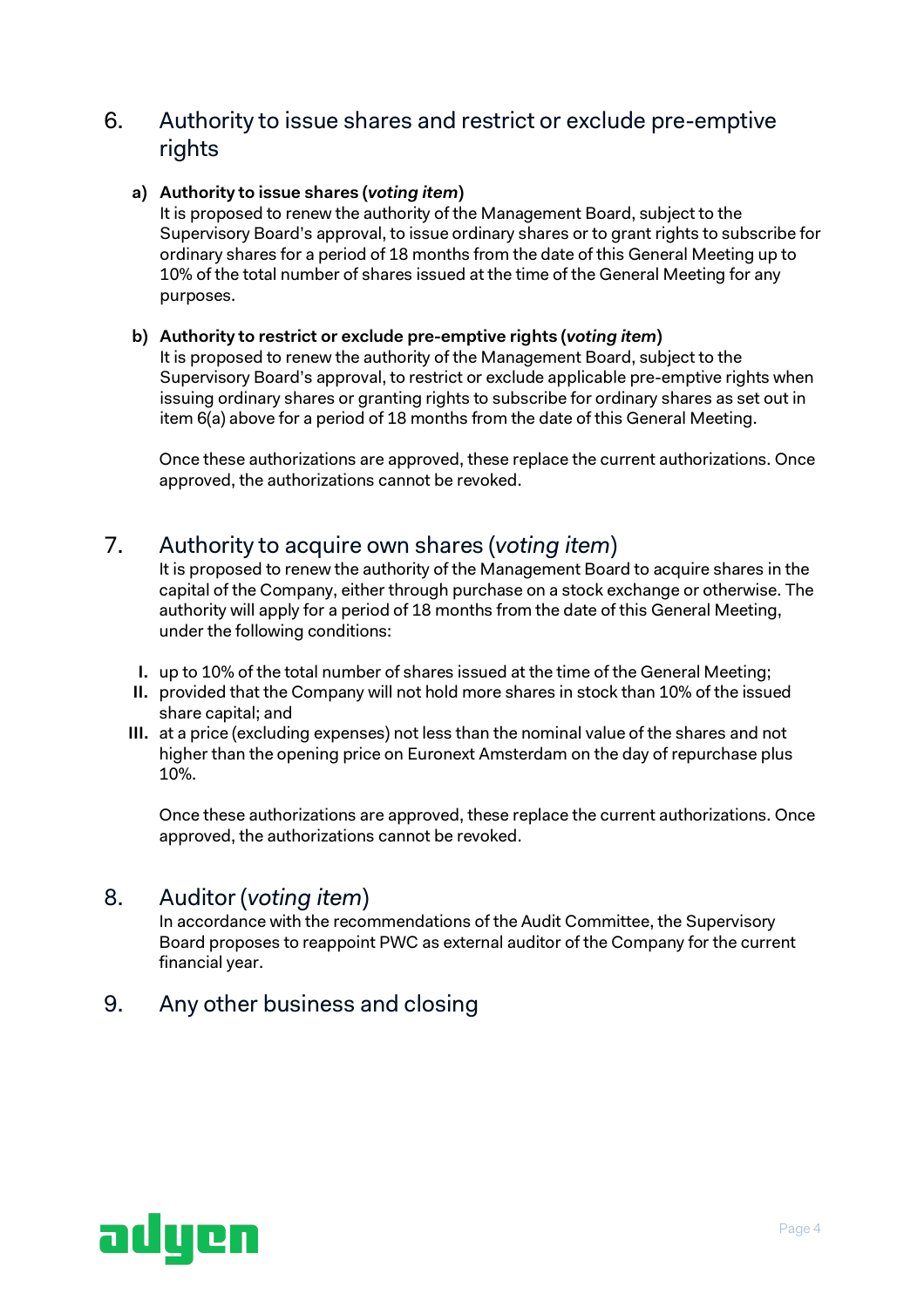# Additional information

The agenda with explanatory notes, the annual accounts, annual report and other information as defined in article 2:392 of the Dutch Civil Code, and the instructions for attendance at the General Meeting will be available on the Company's website (www.adyen.com). The information mentioned can be obtained free of charge via the Company or via ABN AMRO Bank N.V., at the addresses stated below.

#### **Addresses**

Adyen N.V. Investor Relations Simon Carmiggeltstraat 6-50 1011 DJ Amsterdam The Netherlands

| c<br>×<br>. . |  |
|---------------|--|
|               |  |

ir@adyen.com

ABN AMRO Bank N.V. Visiting address: Postal address: 1082 PP Amsterdam 1000 EA Amsterdam The Netherlands The Netherlands

Gustav Mahlerlaan 10 P.O. Box 283 (HQ 7212)

E-mail: corporate.broking@nl.abnamro.com

#### **Record Date**

A person who is registered as a shareholder of the Company on 23 April 2019 after close of trading and processing of all settlements (the "Record Date") and has timely registered (as described below) will be considered as having the right to vote and attend the General Meeting. The administration of the relevant financial intermediary under the Dutch Securities Giro Transfer Act (*Wet giraal effectenverkeer*) shall be consulted to determine which persons are deemed to be registered shareholders of the Company as per the record date.

#### **Registration**

Shareholders who wish to attend the meeting are required to notify ABN AMRO Bank N.V. through their financial intermediary. Notification via the financial intermediary can take place as of 24 April 2019, but no later than 17:00 hours CEST on 14 May 2019. Shareholders can also register themselves via www.abnamro.com/evoting. In all circumstances, the intermediary will need to issue a statement via www.abnamro.com/intermediary, no later than 12:00 hours CEST on 15 May 2019, stating that the shares were registered in the name of the holder thereof on the record date whereupon the holder will receive a proof of registration which will also serve as an admission ticket for the meeting. In addition, the intermediaries are requested to include the full address details of the relevant ultimate beneficial holders in order to be able to verify the shareholding on the Record Date in an efficient manner.